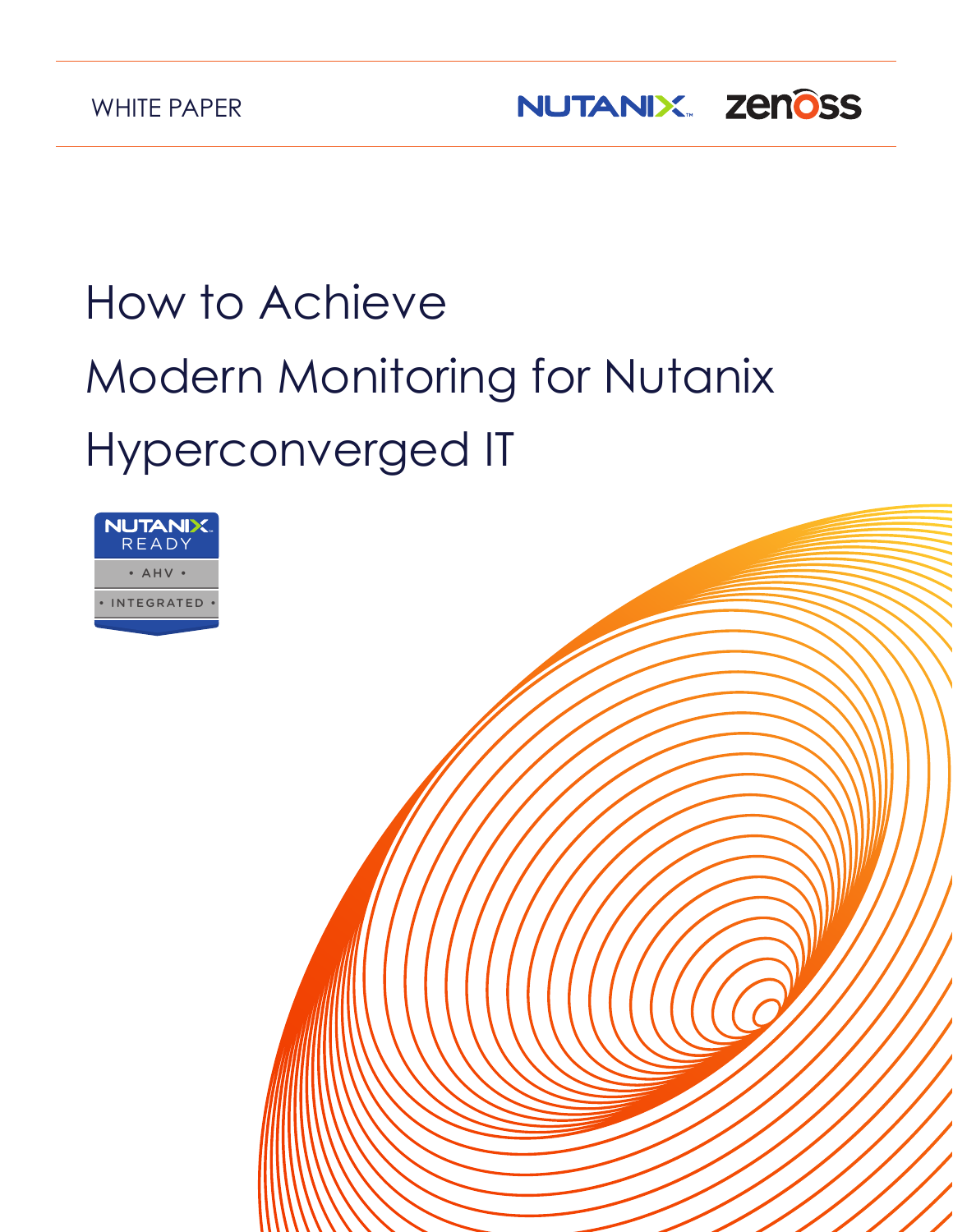Organizations integrating Nutanix into their IT environments are looking for a way to maintain visibility and control across both new and existing elements in their infrastructure landscapes. Some applications may not migrate to the hyperconverged cluster, and organizations need to maintain operational awareness of those applications without complicating their toolchains further.

Nutanix faced similar challenges as they sought to integrate a hyperconverged infrastructure mindset into their day-to-day IT operations. Read on to learn how to merge hyperconverged infrastructure into a lean, connected operations workflow the way Nutanix did. Understand what else needs to be monitored, what a unified service view means, and identify the steps in building a well-designed toolchain.

## Connected full-stack service awareness with Nutanix and Zenoss

Nutanix Prism Pro manages the Nutanix platform, letting customers streamline infrastructure management and track analytics. It's fast and easy to set up application VMs and storage. While it has effective VM monitoring, it doesn't reach beyond the hyperconverged infrastructure. There are three areas where Zenoss adds value to Prism.

### **Step 1: Deliver Comprehensive Visibility**

The first step in building a toolchain is listing all of the organization's monitoring needs. For example, here are some monitoring requirements identified by Nutanix for their monitoring project:

- Incorporate performance metrics and fault events for F5 load balancers
- Check web portal function with synthetic web transactions
- Notify in advance of SSL certificate expirations
- Dig deep into Tomcat Java JMX applications by gathering thread counts, heap memory, and open file descriptors
- Track MySQL database essentials like data and index sizes, open connections and tables, and join statistics
- Support core Active Directory infrastructure by collecting number of connections and sessions, read/write activity, bind times, and cache hit rates

The list should include internal application details and core infrastructure pieces.

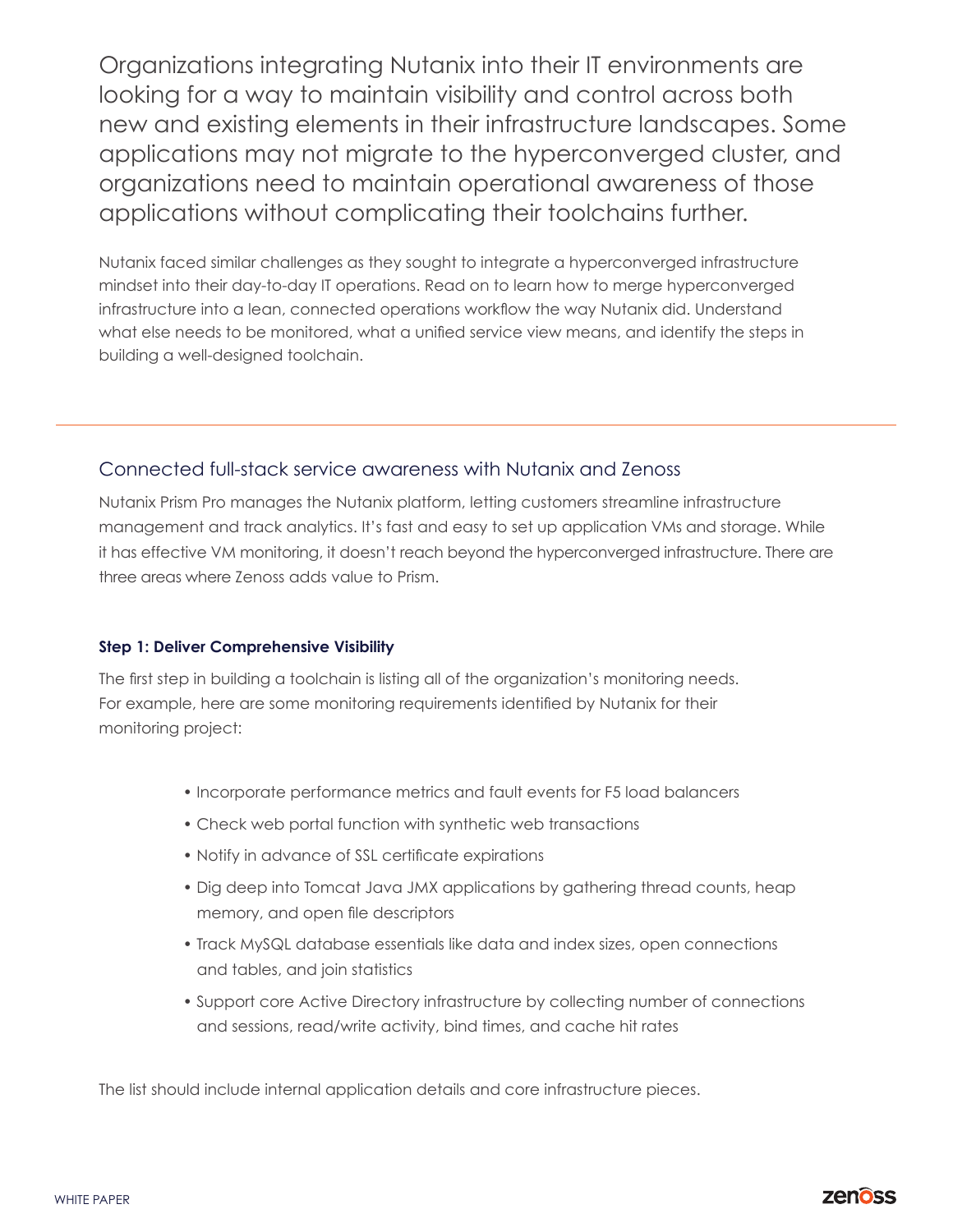#### **Step 2: Organize for Service Context**

The second step is organizing the incoming data to create context and meaning by defining services. The IT operations team will operate more effectively when they understand whether a MySQL database failure is affecting a customer-facing web portal or a long-running internal test system.

A web application is a useful example of a service. One common stack consists of one or more NGINX web servers, Tomcat application servers and MySQL databases. Create service groups for each application, and you'll have the context to understand which applications are affected by specific device failures.



Active Directory (AD) is an outstanding example of an infrastructure service. Every AD deployment uses several domain controllers to provide continuous authentication availability. Organizations with multiple locations will disperse their directory services around the world, assured that no single location failure will stop this critical service. By delivering service context into the monitoring stack, no one needs to be disturbed if just one server fails.

*It's nice to have one view of the health of our entire services flow — from the infrastructure layer on out to our customers. With Prism Pro and the Nutanix ZenPack, we can focus on what matters service quality.*

- Wendy M. Pfeiffer, CIO, Nutanix

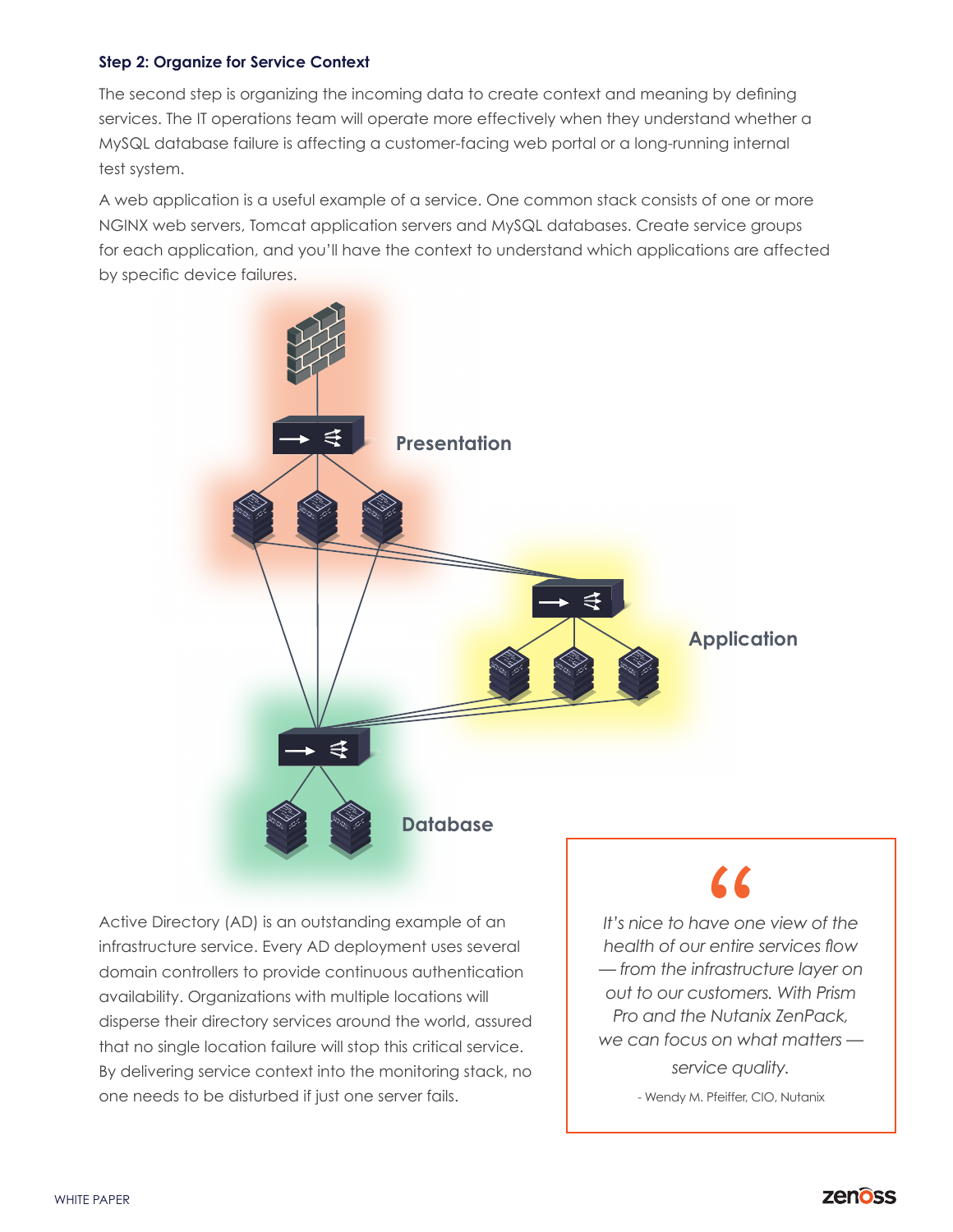It's a huge plus if the mapped services include the Nutanix infrastructure that supports each one. Look for a tool that automatically maintains the relationship between top-level service components and underlying infrastructure elements.

### **Step 3: Automate an Operations Toolchain**

Delivering lean IT means eliminating boring, repetitive manual tasks. Identify how information flows end to end and automate the common use cases to eliminate inefficiencies.



Here are four integration ideas to get started:

- **1.** Send SNMP traps from Nutanix to your monitoring system for immediate fault awareness.
- **2.** Create and update service desk tickets with monitoring events. (No more copy/paste!)
- **3.** Provision new VMs and establish application services at the same time with Nutanix Calm.
- **4.** Trigger autoscale up and down with performance thresholds. When a VM hits 90% memory, provision another one and tear it down when no longer needed.

Although this may sound daunting, it doesn't have to be. Picking the top few tasks to start with can enable IT teams to make rapid improvement in just a few sprints.

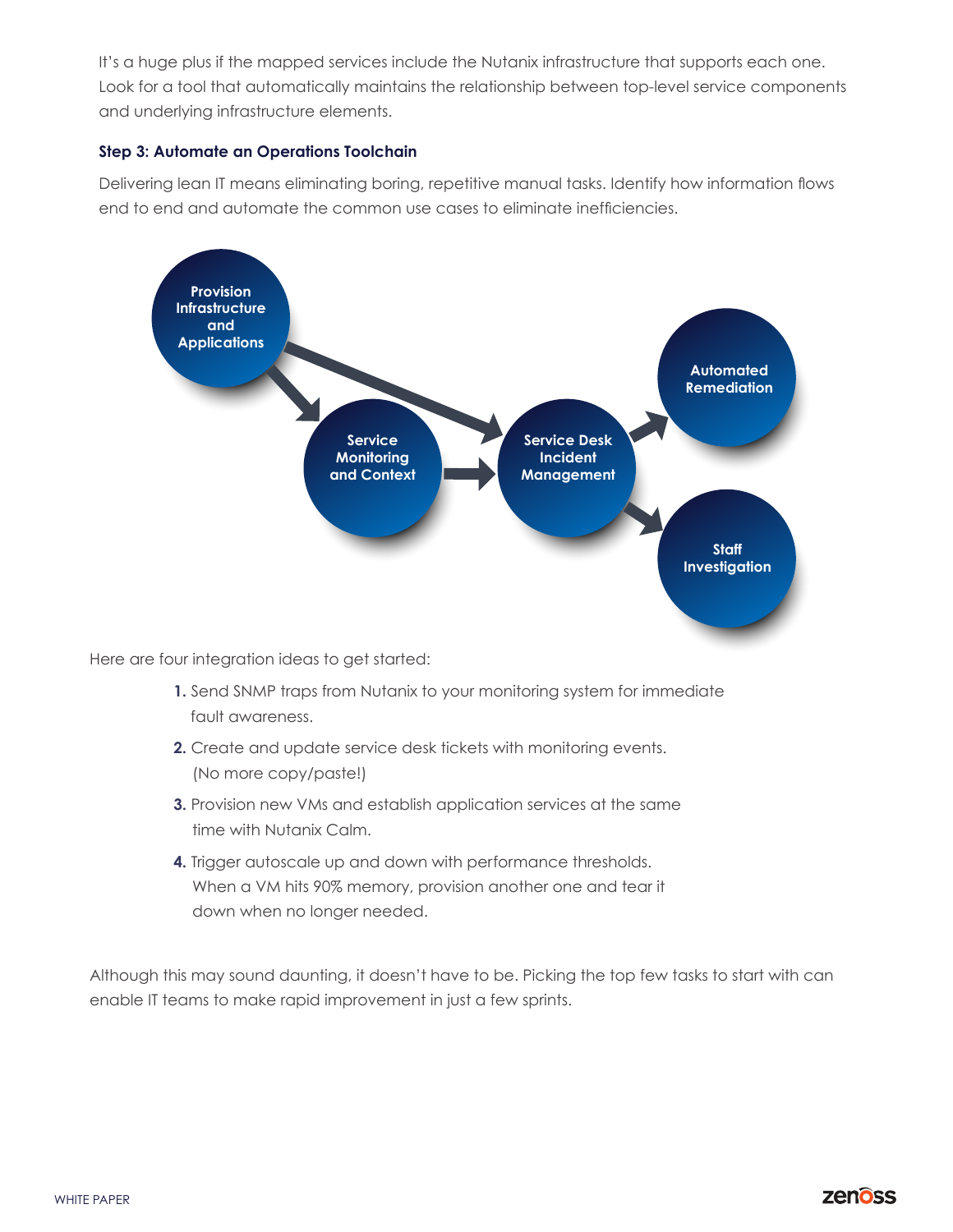# How did Nutanix build connected full-stack service awareness? **They worked with Zenoss.** *Although we love the visibility*



# LL

*and control that Nutanix Prism Pro gives us over our infrastructure, we still need to manage from a services perspective. The tight integration and enhanced visibility that the Nutanix ZenPack brings to our monitoring environment has improved our ability to triage and resolve issues. Automation is a breeze, and my team members don't have to learn a bevy of new tools and systems.*

- Wendy M. Pfeiffer, CIO, Nutanix

Nutanix needed a tool to meet their team's needs for connected, full-stack service awareness – and they picked Zenoss. Why?

- They had a business-critical need for insight into application stacks and internals. Zenoss delivers a complete monitoring solution.
- The Nutanix ZenPack extension brings in all the information from Prism, so a team member can rely on one user interface to look at F5 performance, Tomcat application metrics and Prism alerts.
- Zenoss fills all the monitoring, service and integration needs of the Nutanix team. Standard extensions provide the base services, and a Python-friendly SDK ensures that Nutanix can handle special cases.

Zenoss extends the capabilities of the Nutanix Prism interface by collecting detailed data points on Nutanix clusters, hosts, CVMs, storage pools and more. When coupled with service impact analysis, the Nutanix ZenPack maps out not only the Nutanix resources but also all associated mission-critical services they enable. This gives users the ability to see when and where issues are occurring, identify affected services that rely on Nutanix infrastructure, and quickly pinpoint and resolve issues hindering service delivery. Zenoss also maintains a rich history of these data points over time so system performance can be explored retrospectively. Its machine learning algorithm utilizes this historical data to identify anomalous behavior and help you head off future issues before they occur.